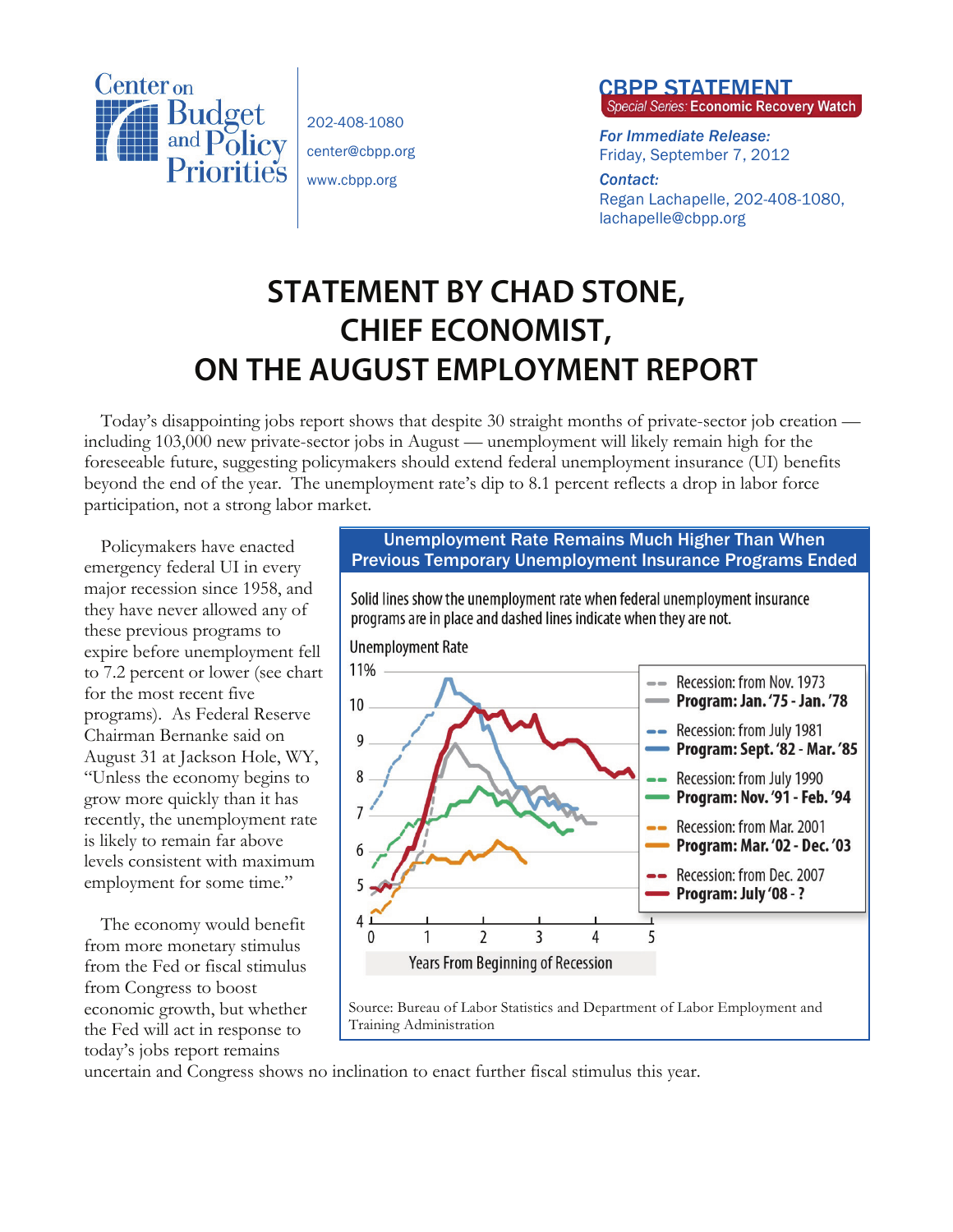UI is one of the most cost-effective policies available for boosting economic growth and employment in a weak economy, and emergency federal UI has been an important source of support since mid-2008 for both unemployed workers and their families *and* the economy. Phased-in cuts this year in the maximum number of weeks of benefits, which policymakers enacted in February, have already weakened that support, and it will end altogether if policymakers allow the program to expire at the end of this year.

If the nation were recovering from a normal recession in which unemployment *peaked* around 8 percent, 30 straight months of private-sector job growth and a roughly two percentage point drop in unemployment would represent a solid improvement that justified ending federal UI. The Great Recession, however, produced such a large jobs deficit and high unemployment that the labor market is still in far from good health, and emergency federal UI still has an important role to play in supporting unemployed workers and their families and the economy beyond the end of this year.

## About the August Jobs Report

Job growth slowed in August and a strong labor market recovery remains elusive.

- Private and government payrolls combined rose by 96,000 jobs in August. Private employers added 103,000 jobs, while government employment fell by 7,000. Federal employment rose by 3,000 jobs, but state government employment fell by 6,000, and local government employment fell by 4,000.
- This is the 30<sup>th</sup> straight month of private-sector job creation, with payrolls growing by 4.6 million jobs (a pace of 154,000 jobs a month) since February 2010; total nonfarm employment (private plus government jobs) has grown by 4.1 million jobs over the same period, or 135,000 a month. Total government jobs fell by 571,000 over this period, dominated by a loss of 398,000 local government jobs.
- Despite the 30 months of private-sector job growth, there were still 4.7 million fewer jobs on nonfarm payrolls in August than when the recession began in December 2007 and 4.2 million fewer jobs on private payrolls. After three months of strong job growth in the winter, payroll job growth has averaged just 97,000 jobs a month over the past six months.
- The unemployment rate edged down from 8.3 to 8.1 percent in August, and the number of unemployed Americans edged down to 12.5 million. The unemployment rate was 7.2 percent for whites (2.8 percentage points higher than at the start of the recession), 14.1 percent for African Americans (5.1 percentage points higher than at the start of the recession), and 10.2 percent for Hispanics or Latinos (3.9 percentage points higher than at the start of the recession).
- The recession and lack of job opportunities drove many people out of the labor force, and we have yet to see a sustained return to labor force participation (people aged 16 and over working or actively looking for work) that would mark a strong jobs recovery. In fact, the labor force shrank by 368,000 in August after falling by 150,000 in July as the number of people with a job fell by 119,000 and the number of unemployed workers fell by 250,000. (These numbers come from a different survey, which shows more month-to-month volatility than the payroll job growth numbers.)
- The labor force participation rate (the percentage of people aged 16 and over working or looking for work) fell to 63.5 percent in August, a level last seen in 1981.